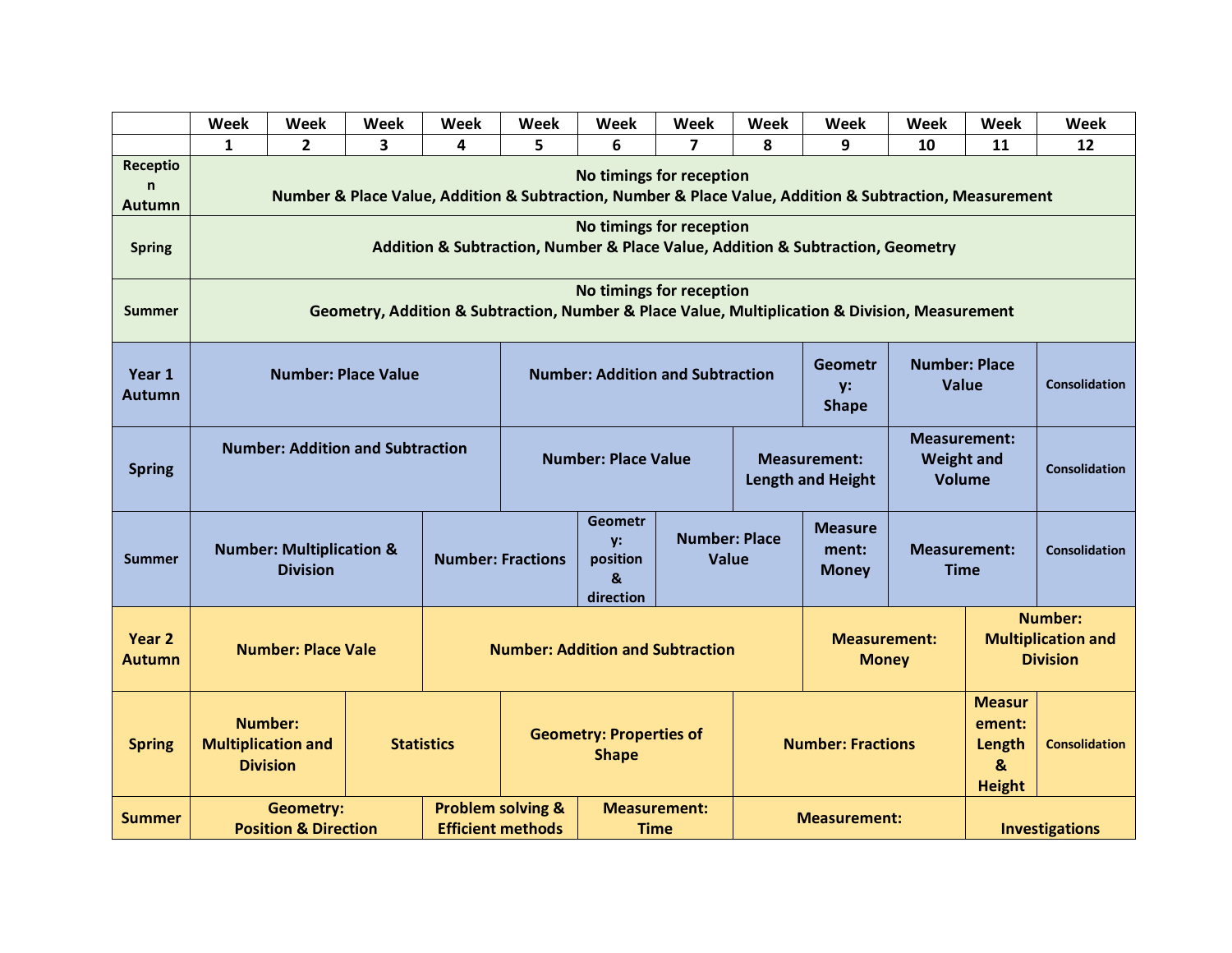|                                    |                                                                                           |                                           |                                                     |                                     |                                                           | <b>Mass, Capacity and</b><br><b>Temperature</b>             |                                                                                |                                                |                                                                  |                                                               |                      |
|------------------------------------|-------------------------------------------------------------------------------------------|-------------------------------------------|-----------------------------------------------------|-------------------------------------|-----------------------------------------------------------|-------------------------------------------------------------|--------------------------------------------------------------------------------|------------------------------------------------|------------------------------------------------------------------|---------------------------------------------------------------|----------------------|
| Year 3<br><b>Autumn</b>            | <b>Number: Place Value</b>                                                                | <b>Number: Addition &amp; Subtraction</b> |                                                     |                                     |                                                           | <b>Number: Multiplication &amp;</b><br><b>Division</b>      |                                                                                |                                                |                                                                  | <b>Consolidation</b>                                          |                      |
| <b>Spring</b>                      | <b>Number: Multiplication &amp;</b><br><b>Division</b>                                    | <b>Measur</b><br>ement:<br><b>Money</b>   | <b>Statistics</b>                                   |                                     | <b>Measurement: Length &amp;</b><br><b>Perimeter</b>      |                                                             |                                                                                | <b>Number: Fractions</b>                       |                                                                  | <b>Consolidation</b>                                          |                      |
| <b>Summer</b>                      | <b>Number: Fractions</b>                                                                  | <b>Measurement: Time</b>                  |                                                     |                                     | <b>Geometry:</b><br><b>Properties of</b><br><b>Shapes</b> |                                                             |                                                                                | <b>Measurement: Mass &amp;</b><br>capacity     |                                                                  | <b>Consolidation</b>                                          |                      |
| Year 4<br><b>Autumn</b>            | <b>Number: Place Value</b>                                                                |                                           | <b>Number: Addition &amp;</b><br><b>Subtraction</b> |                                     |                                                           | <b>Measure</b><br>ment:<br>Length &<br><b>Perimet</b><br>er | <b>Number: Multiplication &amp;</b><br><b>Division</b>                         |                                                |                                                                  | <b>Consolidation</b>                                          |                      |
| <b>Spring</b>                      | <b>Measur</b><br><b>Number: Multiplication &amp;</b><br>ement:<br><b>Division</b><br>Area |                                           |                                                     | <b>Number: Fractions</b>            |                                                           |                                                             |                                                                                | <b>Number: Decimals</b>                        |                                                                  |                                                               | <b>Consolidation</b> |
| <b>Summer</b>                      | <b>Measurement:</b><br><b>Number: Decimals</b><br><b>Money</b>                            |                                           | <b>Measur</b><br>ement:<br><b>Time</b>              | <b>Statistics</b>                   |                                                           |                                                             | <b>Geometry: Properties of</b><br><b>Shape</b>                                 |                                                | <b>Geometr</b><br>y:<br><b>Position</b><br>&<br><b>Direction</b> | <b>Consolidation</b>                                          |                      |
| Year <sub>5</sub><br><b>Autumn</b> | <b>Number: Place Value</b>                                                                |                                           | <b>Number: Addition</b><br>& Subtraction            |                                     | <b>Statistics</b>                                         |                                                             | <b>Number:</b><br><b>Multiplication &amp;</b><br><b>Division</b>               |                                                | <b>Measurement:</b><br><b>Area &amp; Perimeter</b>               |                                                               | <b>Consolidation</b> |
| <b>Spring</b>                      | <b>Number: Multiplication &amp;</b><br><b>Division</b>                                    |                                           |                                                     | <b>Number: Fractions</b>            |                                                           |                                                             |                                                                                |                                                |                                                                  | <b>Number:</b><br><b>Decimals &amp;</b><br><b>Percentages</b> | <b>Consolidation</b> |
| <b>Summer</b>                      | <b>Number: Decimals</b>                                                                   |                                           |                                                     | <b>Geometry: Propeties of Shape</b> |                                                           |                                                             | <b>Geometr</b><br>V.<br><b>Position</b><br>&<br><b>Directio</b><br>$\mathbf n$ | <b>Measurement:</b><br><b>Converting Units</b> |                                                                  | <b>Measur</b><br>ement:<br><b>Volum</b><br>e                  | <b>Consolidation</b> |